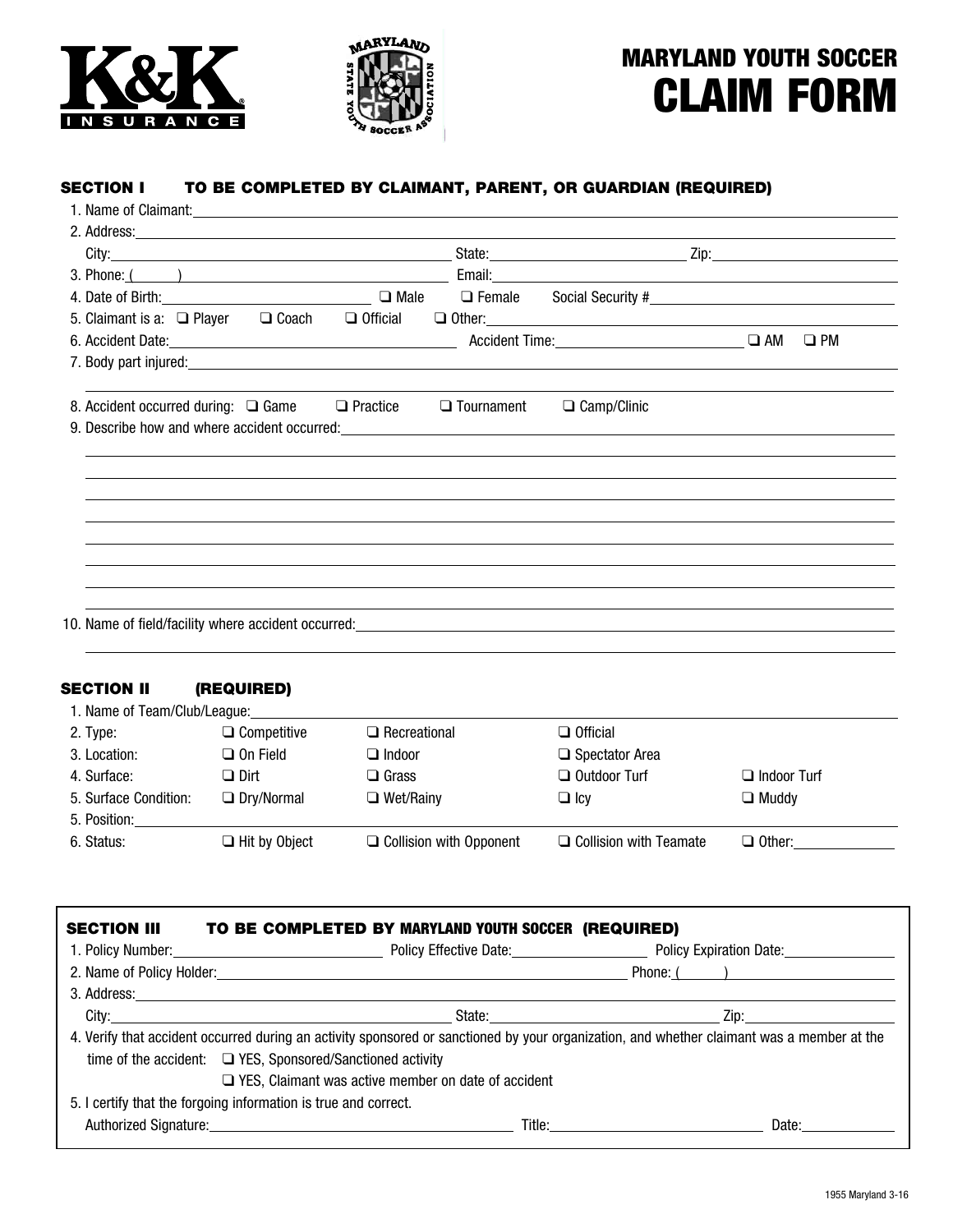## SECTION IV STATEMENT OF OTHER INSURANCE (REQUIRED)

| RELATIONSHIP TO CLAIMANT: □ SELF □ FATHER □ MOTHER □ SPOUSE □ GUARDIAN                                                                                                                                                              | RELATIONSHIP TO CLAIMANT: Q SELF Q FATHER Q MOTHER Q SPOUSE Q GUARDIAN                                                                                                                                                         |            |              |
|-------------------------------------------------------------------------------------------------------------------------------------------------------------------------------------------------------------------------------------|--------------------------------------------------------------------------------------------------------------------------------------------------------------------------------------------------------------------------------|------------|--------------|
| <b>INJURED PERSON:</b> The state of the state of the state of the state of the state of the state of the state of the state of the state of the state of the state of the state of the state of the state of the state of the state | INJURED PERSON: We are also assessed to the contract of the contract of the contract of the contract of the contract of the contract of the contract of the contract of the contract of the contract of the contract of the co |            |              |
|                                                                                                                                                                                                                                     |                                                                                                                                                                                                                                |            |              |
|                                                                                                                                                                                                                                     | EMPLOYER ADDRESS: University of the contract of the contract of the contract of the contract of the contract of the contract of the contract of the contract of the contract of the contract of the contract of the contract o |            |              |
|                                                                                                                                                                                                                                     |                                                                                                                                                                                                                                |            |              |
|                                                                                                                                                                                                                                     |                                                                                                                                                                                                                                |            |              |
| GROUP INSURANCE COMPANY: And the state of the state of the state of the state of the state of the state of the                                                                                                                      | GROUP INSURANCE COMPANY: University of the company of the company of the company of the company of the company of the company of the company of the company of the company of the company of the company of the company of the |            |              |
|                                                                                                                                                                                                                                     | POLICY NUMBER: University of the contract of the contract of the contract of the contract of the contract of the contract of the contract of the contract of the contract of the contract of the contract of the contract of t |            |              |
|                                                                                                                                                                                                                                     |                                                                                                                                                                                                                                |            |              |
|                                                                                                                                                                                                                                     |                                                                                                                                                                                                                                |            |              |
| SOCIAL SECURITY NUMBER: WE ARREST AND THE SOCIAL SECURITY NUMBER:                                                                                                                                                                   | SOCIAL SECURITY NUMBER: SOCIAL SECURITY NUMBER:                                                                                                                                                                                |            |              |
| SIGNATURE: the contract of the contract of the contract of the contract of the contract of the contract of the contract of the contract of the contract of the contract of the contract of the contract of the contract of the      | SIGNATURE:                                                                                                                                                                                                                     |            |              |
| (If you are employed but have no insurance, please include a statement of verification from your employer on their letterhead)                                                                                                      |                                                                                                                                                                                                                                |            |              |
| 1. Is claimant covered under any other medical and/or dental insurance policy?                                                                                                                                                      |                                                                                                                                                                                                                                | $\Box$ Yes | $\Box$ No    |
| 2. Is claimant covered under a government sponsored insurance such as Medicare/Medicaid?                                                                                                                                            |                                                                                                                                                                                                                                | $\Box$ Yes | $\Box$ No    |
| 3. Is claimant enrolled in any federal or state sponsored healthcare plans made available                                                                                                                                           |                                                                                                                                                                                                                                |            |              |
| through the Affordable Care Act that is not government subsidized?                                                                                                                                                                  |                                                                                                                                                                                                                                | $\Box$ Yes | □ No         |
| 4. Is claimant registered with any other soccer organization (such as US Club Soccer, AYSO, etc)?<br>If yes, name of organization: example and a series of organization:                                                            |                                                                                                                                                                                                                                | $\Box$ Yes | $\square$ No |
| NOTE: If the injured has medical coverage as an eligible dependent from a previous marriage as mandated in a divorce decree, please give<br>name, address, and phone number of the responsible party.                               |                                                                                                                                                                                                                                |            |              |
| Name: https://www.archive.com/communications/communications/communications/communications/communications/communications/communications/communications/communications/communications/communications/communications/communicatio      |                                                                                                                                                                                                                                |            |              |
|                                                                                                                                                                                                                                     |                                                                                                                                                                                                                                |            |              |
| State:<br>City:                                                                                                                                                                                                                     | Zip:                                                                                                                                                                                                                           |            |              |
| <b>SECTION V</b><br>All claims benefits will be paid directly to doctors and hospitals involved, unless billing provided indicates payment made by you.                                                                             | <b>ASSIGNMENT OF BENEFITS</b>                                                                                                                                                                                                  |            |              |
|                                                                                                                                                                                                                                     |                                                                                                                                                                                                                                |            |              |

## SECTION VI STATEMENT OF CERTIFICATION AND AUTHORIZATION TO RELEASE INFORMATION (REQUIRED)

1. I CERTIFY THAT THE ABOVE INFORMATION GIVEN BY ME IN SUPPORT OF THIS CLAIM IS TRUE AND CORRECT.

SIGNATURE OF PARENT/GUARDIAN/CLAIMANT (REQUIRED) DATE

2. I HEREBY AUTHORIZE ANY PHYSICIAN, HOSPITAL OR OTHER MEDICALLY RELATED FACILITY, INSURANCE COMPANY, OR OTHER ORGANIZATION, INSTITUTION OR PERSON THAT HAS ANY RECORDS OR KNOWLEDGE OF ME, AND/OR THE ABOVE NAMED CLAIMANT, TO DISCLOSE, WHENEVER REQUESTED TO DO SO BY K&K INSURANCE/SPECIALTY BENEFITS OR NATIONWIDE LIFE INSURANCE COMPANY, ANY AND ALL SUCH INFORMATION. I UNDERSTAND THE INFORMATION OBTAINED BY USE OF THE AUTHORIZATION WILL BE USED TO DETERMINE ELIGIBILITY FOR INSURANCE AND ELIGIBILITY FOR BENEFITS UNDER ANY EXISTING POLICY. ANY INFORMATION OBTAINED WILL NOT BE RELEASED TO ANY PERSON OR ORGANIZATION EXCEPT AS NECESSARY IN CONNECTION WITH THE PROCESSING OF THIS APPLICATION, CLAIM, OR AS MAY BE OTHERWISE LAWFULLY REQUIRED OR AS I MAY FURTHER AUTHORIZE. A PHOTOCOPY OF THIS AUTHORIZATION SHALL BE CONSIDERED AS EFFECTIVE AND VALID AS THE ORIGINAL.

 $\overline{a}$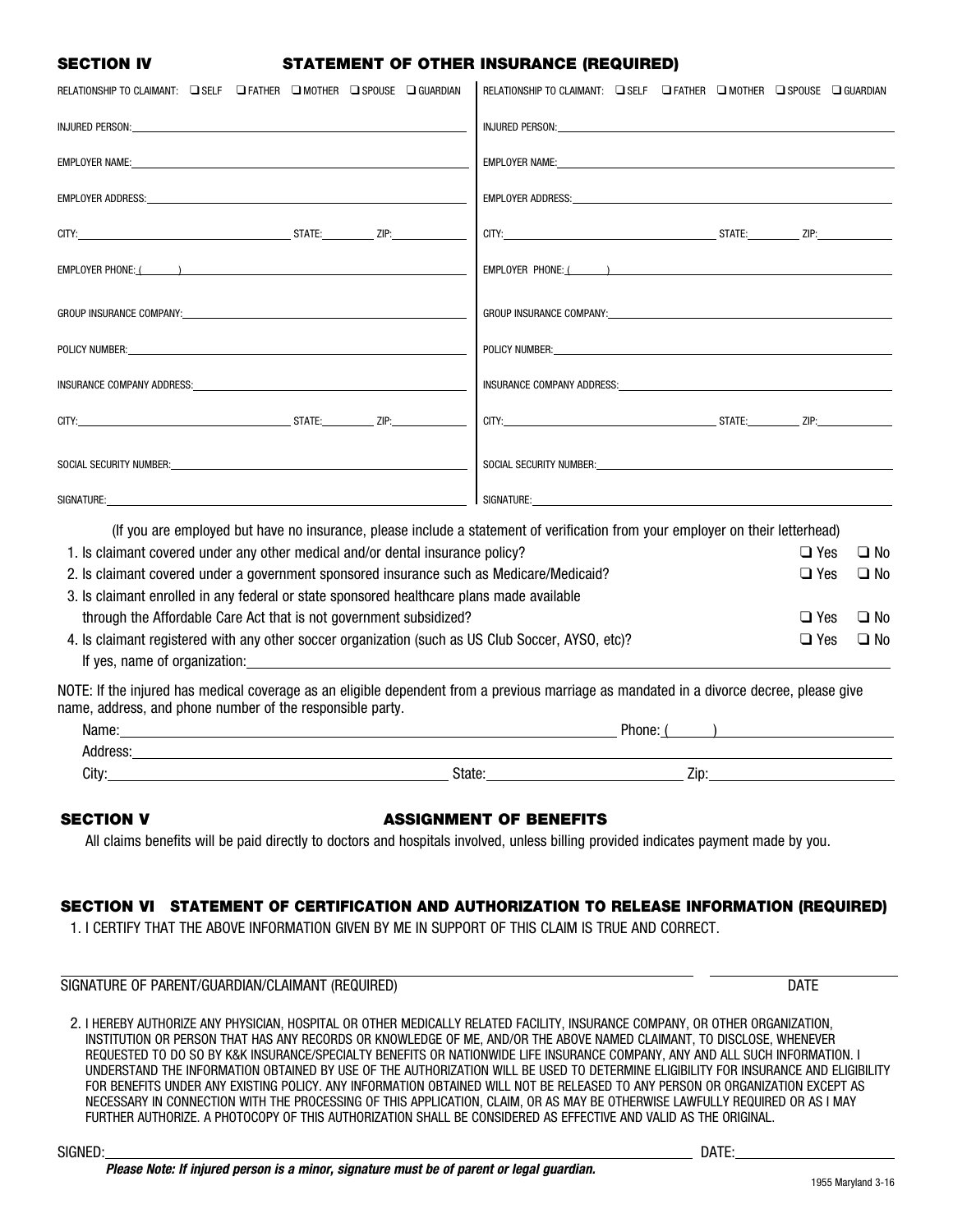

## HOW TO FILE A CLAIM INSTRUCTIONS

*All important information must be provided in order for claims to be processed.*

- **1.** Excess Coverage: **Accident medical expenses are covered under this policy on an Excess Basis, and benefits will only be paid under this plan after your own personal or group insurance (including Health Maintenance Organizations) has paid out its benefits. Please note that you must follow your primary insurance carrier's eligibility criteria (i.e., to be treated in-network, if required by HMO, etc) in order for this policy to consider your expenses for payment. If you receive Government or State Aid Insurance, (Medicaid, Medicare, etc) this insurance may be Primary.**
	- **Payment under this policy will be made according to usual and customary guidelines. This means that the basis for payment of specific medical or dental services is based on the average cost of that service by region. This policy does not automatically pay for services in full; it pays based on the "usual and customary" fee for that service in your area.**
- **2.** Claim Guidelines: **You have up to 15 months from the date of injury to submit claim form. For claims to be eligible for coverage you must seek medical attention within 90 days from date of injury.**
- **3.** Please Remember:
	- After your claim is validated by your state soccer association *(see section III of claim form)* **it will be forwarded to K&K Insurance/Specialty Benefits, who will send you a coverage letter and your claim number. Advise your Doctors/Hospitals so they can file claims directly to your primary insurance first, and K&K Insurance/Specialty Benefits second.**
	- **Itemized bills are required: You or your providers must submit itemized bills with your primary insurance explanation of benefits (if applicable); balance due bills or notices do not provide the information needed to process your claim. See below for forms needed. Payments will be made to you if the itemized bills indicate that they have been paid. Otherwise, payments will be made directly to the doctor, hospital or other service provider.**
		- **1.** CMS-1500 **is the standard form used by Providers to show the medical treatments and charges made for each service.**
		- **2.** UB-04 **is the standard form used by Hospitals to show medical treatments and charges made for services.**
- **4.** Dental Bills: **All dental bills must be submitted through your primary insurance's** medical and dental plans **first before making a claim for dental treatment under this policy. Please have your provider submit an ADA dental claim form with the explanation of benefits (if applicable).**

For further information contact:

K&K Insurance Group, Inc. Claims Department **PO Box 2338 Fort Wayne, Indiana 46801-2338**

**Phone: (800) 237.2917 option 1 Fax: (312) 381.9077 Email: KK.PAClaims@kandkinsurance.com**